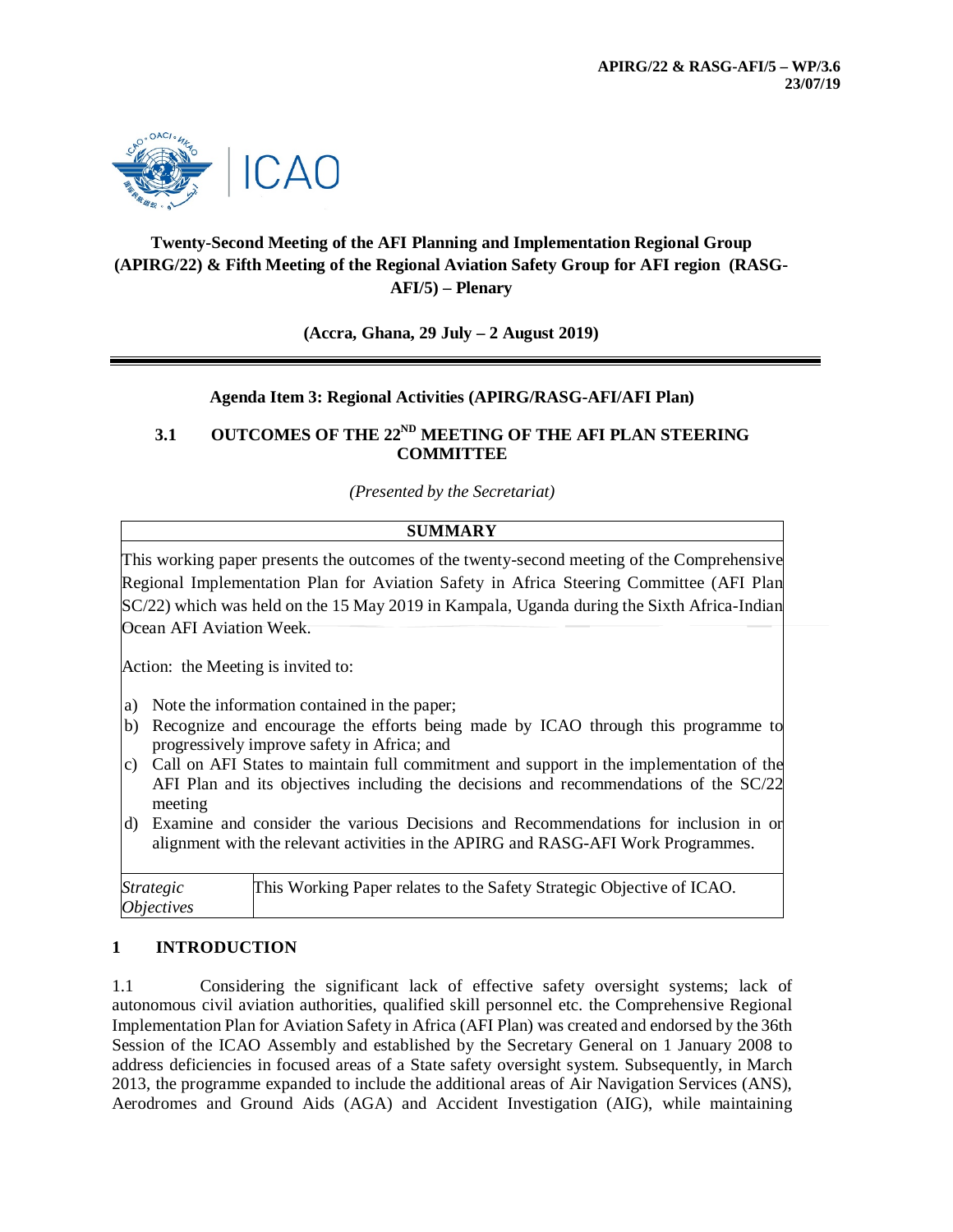primary focus on the traditional areas of Personnel Licensing (PEL), Operations of Aircraft (OPS) and Airworthiness of Aircraft (AIR).

1.2 The Plan has since been providing assistance to AFI States within a set of targets tailored to specific countries. The effective implementation of the Plans has been contributing to significant improvements achieved in aviation safety in the region.

1.3 The work of the AFI Plan has been directed by a Steering Committee that meets regularly to review progress made in the implementation of the work programme defined by a set of Decisions and Recommendations of the Steering Committee. Accordingly, the twenty-second meeting the Plan (AFI Plan SC/22) was held on the 15 May 2019 in Kampala, Uganda during the Sixth Africa-Indian Ocean AFI Aviation Week.

## **2. DISCUSSION**

2.1. The AFI Plan SC/22 meeting reviewed the assistance provided through the AFI Plan focused on safety oversight capacity-building yielded positive results in increasing safety oversight effective implementation (EI), the resolution of significant safety concerns (SSCs); certification of international airports; establishment and strengthening of regional safety oversight and accident and incident investigation organizations, as well as safety-related training. Through these activities and efforts of States since its 21<sup>st</sup> meeting, the number of African States with EI above 60 per cent increased by 10 per cent to 32 States; the number of unresolved SSCs declined by half to one SSC in one State; certification of 12 international airports in 11 AFI States; and the membership of the air navigation services provider (ANSP) Peer Review Programme increased from 18 to 35.

2.2 In addition to ongoing projects in the areas of aerodrome certification, search and rescue (SAR), ANSPs peer review, State safety programme-safety management system (SSP-SMS) implementation, accident investigation (AIG), and fundamentals of safety oversight (FSO), the Steering Committee approved a project to support implementation of aeronautical information management (AIM) and workshops on development of national aviation safety plans and the ICAO Integrated Staffing and Training Roadmap for Inspectors (iSTRI).

2.3 In accordance with ICAO Council Decision, C-DEC 214/7, on the implementation of the Declaration and Framework for a Plan of Action for Development of Aviation Infrastructure in Africa, and at the request of the twenty-first AFI Plan Steering Committee meeting, the AFI Plan Secretariat conducted an Aviation Infrastructure for Africa Gap Analysis. The report of the gap analysis validated at a workshop held in Abuja, Nigeria, from 19 to 21 March 2019 was presented to the AFI Plan SC/22 Meeting.

2.4 The objective of the exercise was to carry out a State-by-State evaluation and determination of the status of implementation of aviation infrastructure based on global, regional and national requirements, taking into account existing traffic levels, demand and capacity. It was also to serve as a basis for the preparation of regional and national aviation master plans and to ensure that the development of aviation infrastructure complies with ICAO Standards and Recommended Practices (SARPs), and to respond adequately to traffic and capacity demands. The report, available on the AFI Plan website (https://www.icao.int/ESAF/Pages/AvInfra-Africa-GapAnalysis-2019.aspx), highlights the gaps identified for key high-level elements relating to international airports, air navigation services and airline infrastructure.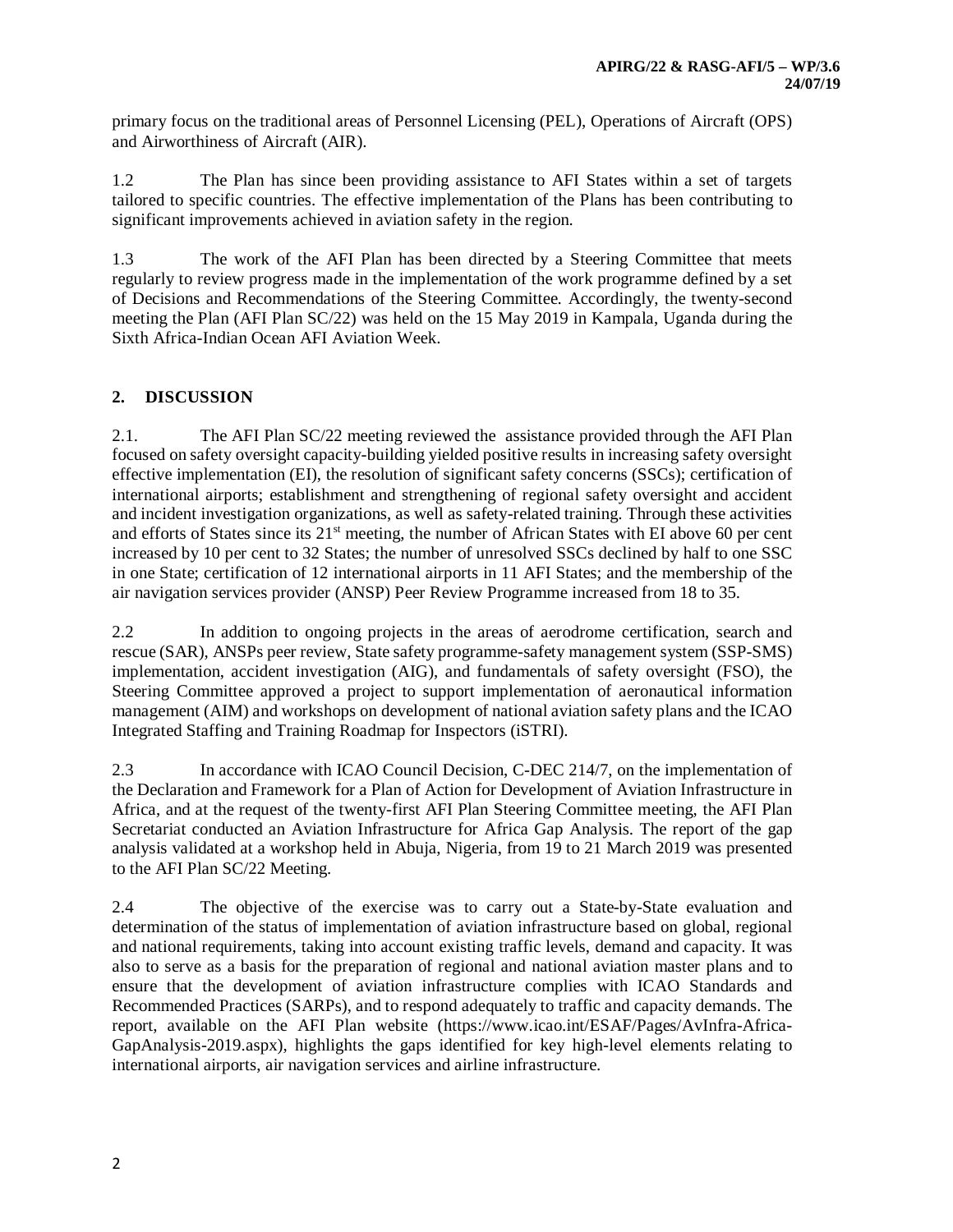2.4. The following Decisions and Recommendations are the key outcomes of the twentysecond AFI Plan Steering Committee Meeting:

- a) requested the AFI Plan Secretariat to finalize the recruitment of the consultant to develop a strategic plan for supporting and strengthening regional safety oversight organizations (RSOOs) in Africa and organize a stakeholders' meeting to validate the final draft strategic plan for presentation at the next meeting;
- b) requested that the Secretariat, in coordination with beneficiary States and partners, continues to implement ongoing AFI Plan projects and approved a new AIM project to be implemented in coordination with the Air Navigation Bureau (ANB);
- c) requested that the Regional Office Safety Teams (ROSTs) and AFI-CIS missions be continued so as to further assist States in the implementation of their Universal Safety Oversight Audit Programme (USOAP) Corrective Action Plans (CAPs) and to specifically address the only remaining SSC in the region and improve results of States with low EI scores;
- d) encouraged the ICAO Council President and the Secretary General to continue to engage, at the highest level, authorities of those States that are not cooperating with ICAO and/or sufficiently advancing in addressing their aviation safety deficiencies;
- e) requested the ICAO Secretariat to finalize and make available guidance material on aviation master plans and encourage States and regional economic communities (RECs) to utilize the material for national and regional purposes;
- f) requested the AFI Plan Secretariat to present the results of the 2019 Aviation Infrastructure for Africa Gap Analysis to the ICAO Council; share the same with African Civil Aviation Commission (AFCAC), AUC, RECs and other partners, and coordinate a similar long-term exercise based on 25 year projections and also determine the human resources and funding necessary for bridging key infrastructure gaps;
- g) approved the draft Aviation Training Roadmap for Africa, prepared and submitted by the Association of African Aviation Training Organization (AATO), and requested the Association, in collaboration with the Global Aviation Training Office (GAT) and other key stakeholders, to implement and continuously update the roadmap;
- h) requested, in addition to the traditional safety-related training workshops and seminars, for the AFI Plan to organize executive training to enhance aviation leadership capacity;
- i) recognized the various support activities of partners and recommended continued and stronger collaboration between sister programmes to continuously improve aviation safety in Africa; and
- j) reviewed and approved the proposed 2019 AFI Plan work programme and budget,